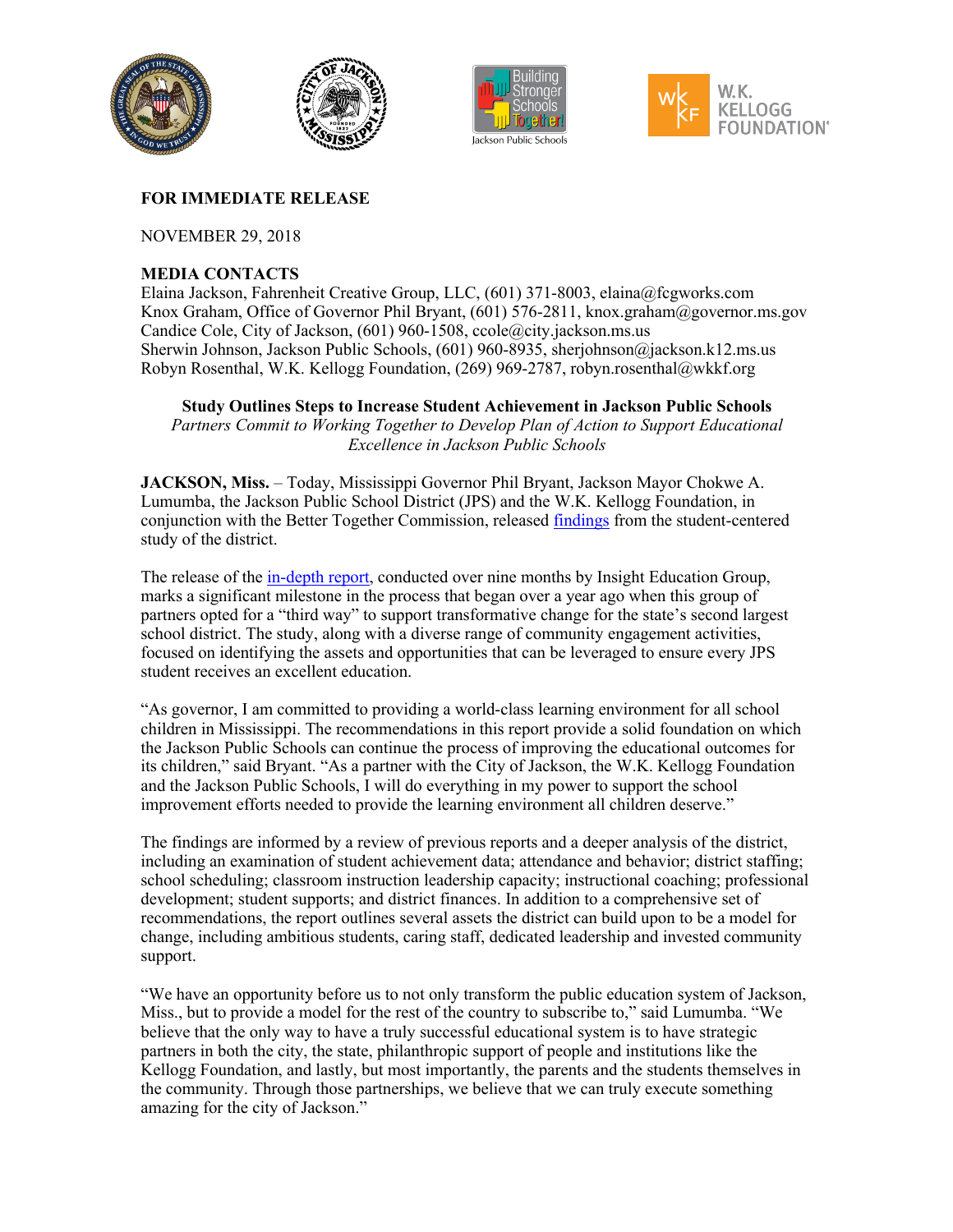The findings shared today closely align with much of what the commission learned early in the process—teacher quality, teacher supports, district leadership and college and career readiness are critically important to improving student achievement in JPS.

"One of the things that is clear from these findings and from our conversations with the community is that we have a multitude of assets and opportunities we can use to improve how we serve students and support parents," said Dr. Errick Greene, JPS superintendent. "We have a wealth of information we can use to prioritize and plan for the future—a future we can only achieve if everyone in the community remains invested in the success of our students and our schools."

Some of the findings and recommendations from the report include:

- **Organizational Structure:** The district should focus on defining and communicating its mission, vision and goals, as well as revisiting its organizational structure to serve those goals and improve teaching and learning in schools.
- **Core Instruction:** JPS needs to develop a systematic process for continuous improvement that will ensure there are clear, rigorous expectations for teachers, and support the consistent delivery of standards-based instruction. These changes will help improve student achievement and align district assessments with statewide standards.
- **Exceptional Education and Struggling Students:** The district's current approach to exceptional education and struggling students is not meeting the needs of students with the greatest need. Standardizing the support for struggling students across all schools will help the district improve support for students over time.
- **Talent Management:** Currently, there is not a rigorous and consistently implemented evaluation plan in place for the district, which makes it difficult to link staff performance with student achievement data or other measures. The district should consider revising its principal supervisor model; increasing the capacity of its educators; developing a robust plan for recruitment and retention; and codifying expectations for performance at all levels through an accountability system based on the instruction framework.
- **Finances:** Over the years, declining enrollment across the system has resulted in less money. Next steps will require tough decisions and trade-offs.

Over the course of the year, thousands of Jackson residents weighed in to share their hopes and aspirations for their children's education and how to strengthen JPS to achieve those aspirations. The commission conducted several multi-faceted community engagement events to hear from all pockets of the city, including two youth summits, a series of stakeholder meetings, a family literacy event at the Jackson Zoo, and canvassing households across the city. Along with the recently released report, this data when finalized will help Superintendent Greene, district leadership and community partners develop a comprehensive plan of action to ensure all students graduate high school ready for college or careers.

"For Jackson's children to thrive in school, their families and neighbors need the chance to envision a brighter future for students with people from every sector of the community," said La June Montgomery Tabron, president and CEO of the Kellogg Foundation. "We entered this partnership to support that process. The findings of this study, and the other insights from parents and young people, are a powerful foundation for Superintendent Errick Greene and the community to move forward."

With the study of the district complete and input gathered from a diverse, cross-section of the community, the commission has met its goals outlined in the MOU. Detailed findings from the